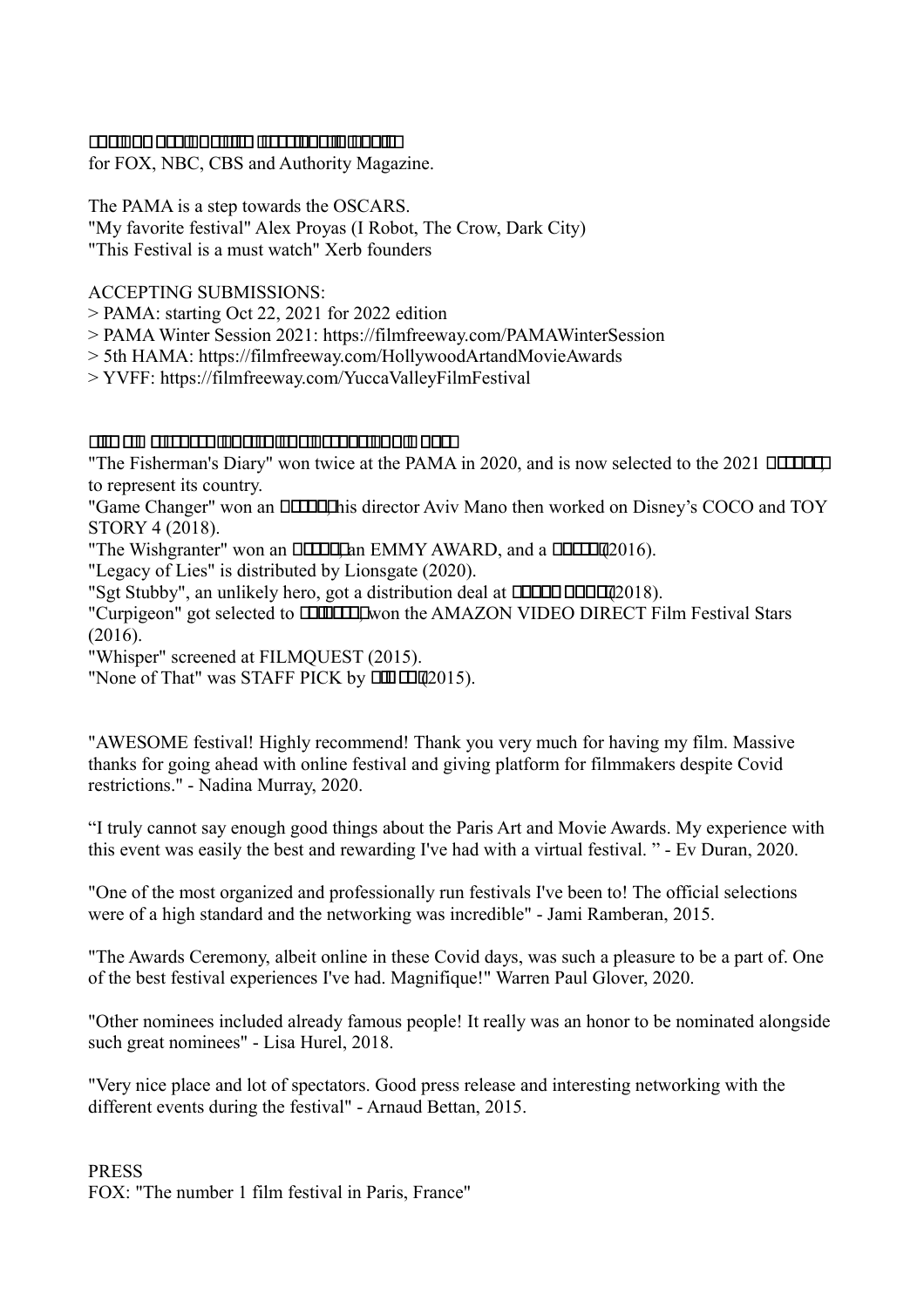AUTHORITY MAGAZINE: "screenings on the Champs-Elysees, and in all the most historic movie theaters of the City of Love"

30,000+ VIEWERS in 2020 and 2021

The Paris Art and Movie Awards celebrated its 10th anniversary in 2020, with an edition that reached more than 34,000 viewers.

We are putting all of efforts and expertise in providing real exchanges and events benefiting filmmakers.

This is what we do since a decade: actively support and promote independent creators.

We produce interviews, QnAs, even talk shows, a digital award ceremony, and of course, top notch virtual, in person and hybrid events.

We also have an Alumni network and several ongoing promotion program for filmmakers.

## **MODOCH**

Jury 2021 included:

- John Lunn, 2 times Prime Time Emmy Award Winner, composer of DOWNTON ABBEY
- Hayley Pace, actress, Schitt's Creek, The Expanse
- Cindy Mollo, Eddie Award Winner, 4 time Emmy nominee, editor for OZARK
- Jamie Campbell, producer, Ceo of production company Eleven, UK
- Rena Owen, actress, Star Wars Ep II, ep. III
- Olivia Sandusky, journalist, NBC
- Fola Evans-Akingbola, actress, Siren, Game of Thrones
- Eline Powell, actress, Siren

- Michelle Tesoro, SXSW winner, Eddie Award Winner, editor, The Queen's Gambit, On the basis of Sex

- Shiva Safari, actress, The Umbrella Academy

2020 jury was:

- Paz de la Huerta
- Monica Cruz
- Steven E. De Souza -Die Hard I & II, K-2000 Knight Rider, Beverly Hills Cop III...
- Brent Huff -The Rookie, NCIS, The West Wing...
- Melora Walters -Magnolia, The Butterfly Effect, Venom...
- Max Markson -rep. A. Schwarzenegger, Mel Gibson, JCVD, Bill Clinton...
- Genevieve Buechner -X-Files, Supernatural, Jennifer's Body...
- Cole Sibus -Stumptown, Spare Room, Olympic Gold Medal Athlete
- Julie Nolke
- Gian Marco Tavani
- Danielle Geathers
- Natascha Lewin

More on them: http://parisartandmovieawards.com/2020-judges/

2021program: https://parisartandmovieawards.com/program-2021/

### 

The Paris Art & Movie Awards (PAMA) is the leading film festival in Paris for independent filmmakers.

We celebrate in 2020 our 10th edition with an international, high-quality slate, during a multi-day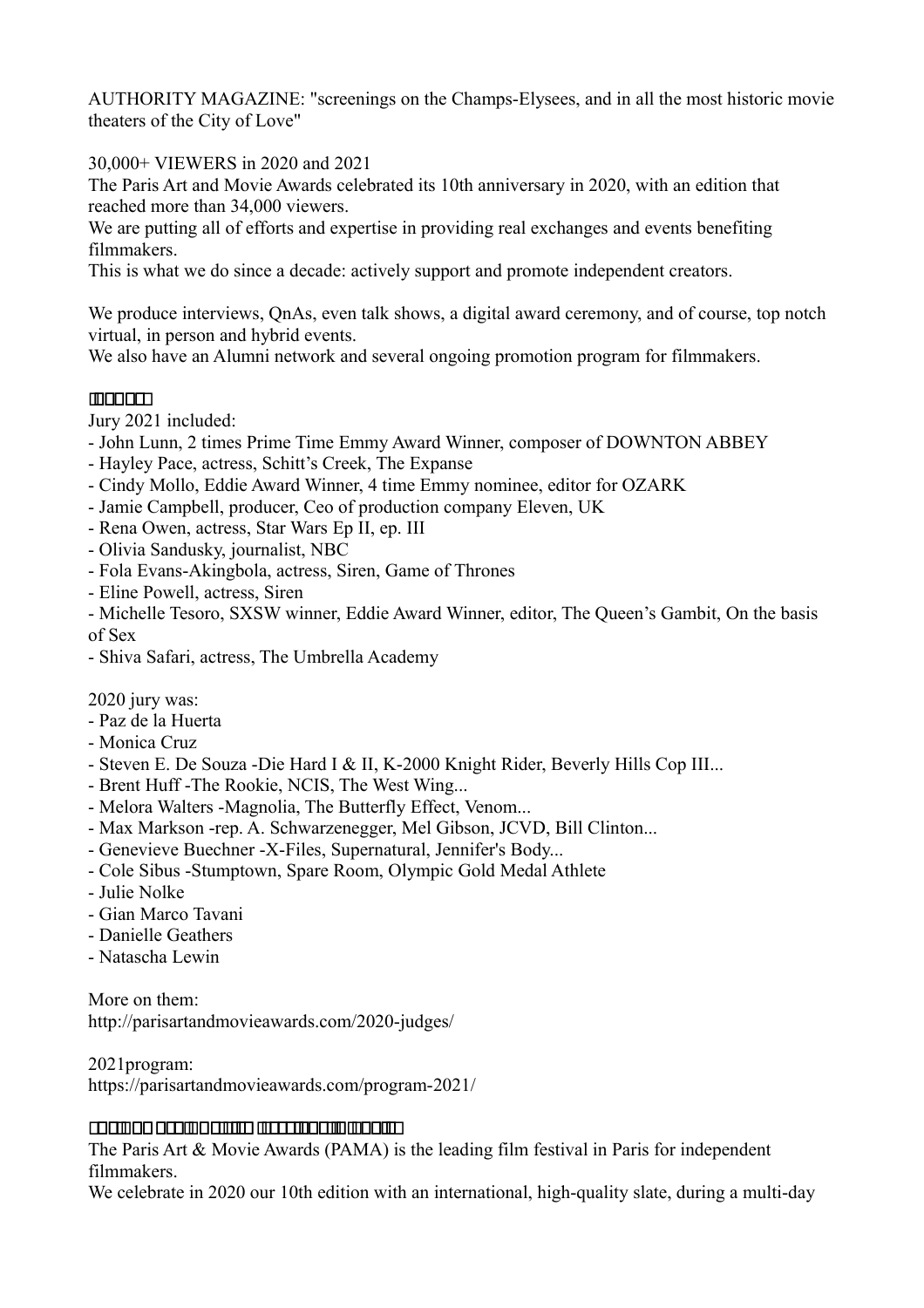run.

Our line up included through the years: **INNOCITAL EXAM** Exten Dunst, **INNOCITAL EXAM** Sam Rockwell, **ULLE HELLE**WIadimir Cosma, **HELLE HELLE Kristanna Loken**, Mark Dacascos, Caterina Murino, Andrew J. West, Hugo Becker, Jansen Panettiere, **HILE ELE DE LESSEE Bibb,** Melanie et Alain Doutey, Macarena Gomez, French Prime Minister Edith Cresson, French Minister Frederic Lefebvre, Emma Bell...

## 

The City of Paris serves as host to the Festival since its inception, with screenings and special events all over the city, including red carpets, movie premieres, parties, filmmaker's networking, numerous Q&A's, international spotlights, industry talks and masterclasses, art performances and exhibitions, live music…

We celebrate those who are passionate about their creations. We focus on the humans making the movies : each director/attendee gets to talk about his movie.

We warmly welcome filmmakers and artists from all over the world to gather in Paris to meet new audience, screen and show their latest work, connect with fellow professionals, share their passion. You are a movie maker, you aspire to keep making movies, your goal is to step up to the next level in the movie business with each film you make: come to the PAMA.

We are grounded, we have fun, we create connections, we push the movies within our international network and support the filmmakers with our Alumni Network.

We accept short films and feature, in a wide range of categories including documentaries and animation.

Our goal is to help independent filmmakers screening their films, awarding them, show their films to high level industry talents and public figures. We close each year festival by an award ceremony, giving away trophies and certificates and gifts to films, and to filmmakers, cast and crew.

2021 was a hybrid edition with a mix of in-person events and digital screenings.

2020 took place all over the Internet. For real, check our videos and coverage.

2019 took place on the Champs Elysees (Gaumont movie theater) and Bastille (Majestic).

2018 edition took place at the Grand Rex, the biggest movie theater in Europe, as well as in many other venues.

2017 edition took place on the CHAMPS ELYSEES, at the BALZAC movie theater.

2016 edition was at the historic UGC movie theater in Saint-Germain des Pres, heart of Paris. The Festival runs screenings and events since 2011.

Our partners and sponsors include : Grand Rex, BNP Paribas, Final Draft, Etoile Casting, le Blog du Cinéma, Cine Séries Mag, Mulderville, Closapp, Atlantys, Book.fr, We Film Good, Garel, UGC, Radio Campus, Proarti, les Jardins d'Osmane, Script City, Fontenille, CineCapsule, Shadows...

CHARITIES: La Voix de l'Enfant, the American Legion (Paris and L.A), Time's Up and the Me Too Movement.

The « PAMA » has been ranked, as soon as its second year, the second festival not to miss in Paris, by The Culture Trip Magazine. The festival is today the best festival in Paris, the only one to be held in english for international attendance, and the sole offering a real award ceremony.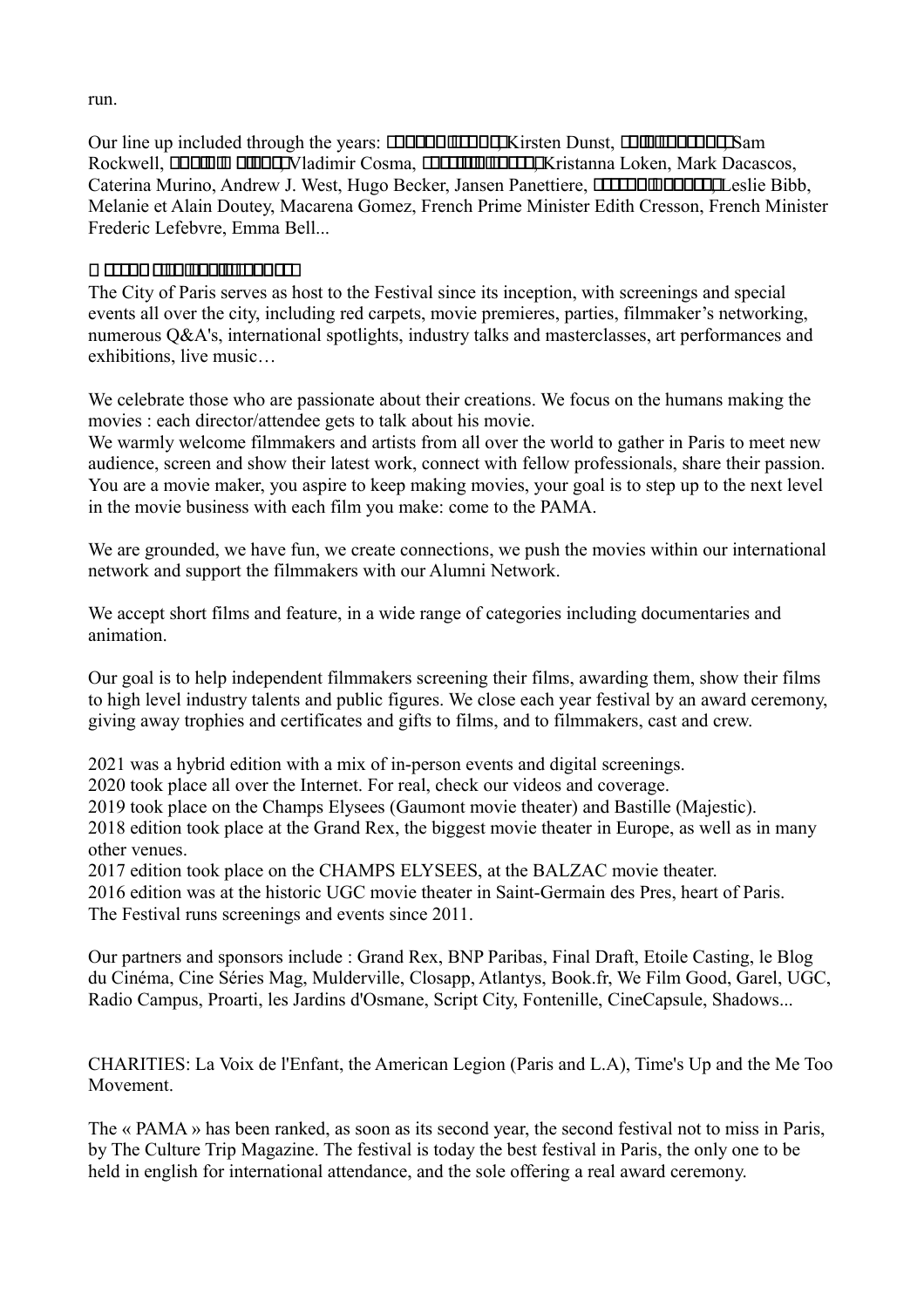We keep supporting and promoting winners and nominees long after their nomination or their win : we follow you on Facebook and Instagram, we share your work… We also have a policy of inviting former winners to become Judges, and former nominees to walk on stage to give away awards to their fellow filmmakers.

We are a human scale festival, often compared to the hottest New-York underground and dynamic events. We have partnerships with media, established companies, and the screening always takes place in grand historic venues in Paris.

We are proud to work with the French national charity CHILDREN'S VOICE. We offer free screening to very young kids, who often never went to a movie theatre before, and to young adults, some with difficult family backgrounds.

You can reach us if you have a question using the email address on the left side. We try to answer each email asap, priority always being given to films and filmmakers in actual competition or already having submitted.

Please note we do not grant free submissions.

## AN INDEPENDENT MOVIE FESTIVAL WITH

- Awards
- Photocall
- Artistic Recognition
- Networking
- award ceremony

### OUR MOTTO

We ourselves are a team of directors, actresses, DOP, managers and producers, who experienced the creating path of making a movie, and screen it, and struggling to turn it into a success.

We create a large and serious range of awards to reward the best, more originals and more passionate projects we receive.

With this Festival and Award Ceremony, we want to build a moment for artists to connect, and get back home with rewarding experience and for the better : an award from Paris.

#### COVID-19 NOTICE

Our event is scheduled for Fall 2022, specific dates To Be Confirmed.

In case of continued Covid regulations, we will put together another complete, interactive festival celebration.

If such, our gifts the filmmakers are being adjusted to make them redeemable in a realistic way. We already secured new sponsors to give away valuable digital gifts and prizes that can ship internationally.

Awards & Prizes

More than 20 awards distributed every year. See categories on the right submission column.

### $\Box$

On top of the actual awards and winning certificates, here is our 2021 list of prizes.

- DIRECTORS selected in official competition under the best director category will have the chance to participate in the DIRECTOR'S ROUNDTABLE, event that will include NICHOLAS POWELL (director of PRIMAL and OUTCAST both starring Nicolas Cage) and Alex Proyas (The Crow, Dark City, I Robot).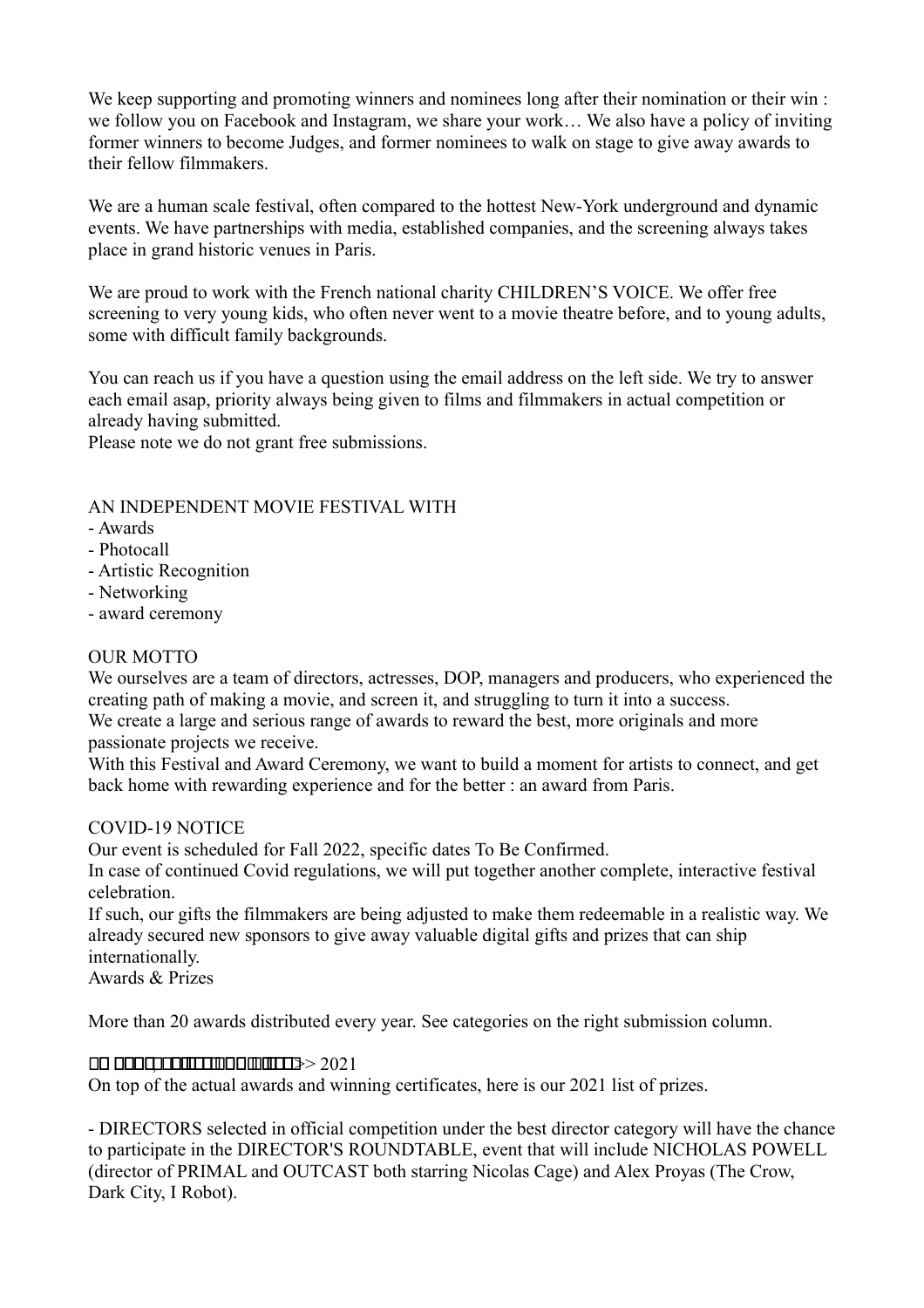More names to be announced.

- COMPOSERS selected in official competition under the best composer category will discuss with 2 times Primetime Emmy Award Winer Composer JOHN LUNN, author of the music for DOWNTON ABBEY, THE WHITE WUEEN, THE LAST KINGDOM, WALKING THE DEAD.

- STUDENTS selected in official competition under the best student short film category will be portrayed in a special edition of the magazine DEMAIN, published and distributed in all French national and overseas departments by Epicure Editions, in partnership with the French Ministry of Education and Superior Studies.

- FRENCH artists selected in official competition and residing in Paris will be part of a draw. This draw will pick select one to be part of a special videoshoot or photoshoot. The content created at this occasion will be used for promotion purposes across all platforms, and be part of the Pre-Show right before the 2021 award ceremony.

- CALIFORNIA artists selected in official competition and residing in Los Angeles of the San Bernardino County will be part of a draw. This draw will pick select one to be part of a special videoshoot or photoshoot, in Los Angeles or Joshua Tree. The content created at this occasion will be used for promotion purposes across all platforms, and be part of the Pre-Show right before the 2021 award ceremony.

All events and wins listed here:

https://parisartandmovieawards.com/program-2021/

DISCLAIMER:

All event dates will be set by the festival. It is the artist/submitter responsibility to make one self available to the set time and date.

Festival is not responsible of any change in guests and participants availability.

### na anami

Our awards are recognized by the movie industry, Imdb & Imdb pro qualifying. We are:

- $\star \star \star \star \star$  reviewed 5/5 stars
- $\star \star \star \star \star$  ranked #1 film festival in Paris by CBS, NBC, FOX, Authority Magazine.
- ⭐⭐⭐⭐⭐ ranked by The Culture Trip best event not to miss in Paris
- **★ ★ ★ ★ ranked by Time Out best local event**
- **★ ★ ★ ★ labeled GOLD by FilmFreeway**
- ⭐⭐⭐⭐⭐ labeled best reviewed festival on FilmFreeway every season
- $\star \star \star \star \star$  ranked Festival of the Month (May 2020) on WFCN.
- **★ ★ ★ ★ favorite on the platform XERB.**

#### $\Box$  and the second theory

We created 4 years ago a winter festival in Los Angeles, the Hollywood Art & Movie Awards. Next one January 2022.

#### 00000000000000

Being a winner or just even selected to the PAMA opens you the door to enter our Alumni Network that lists Sharon Stone, Robin Wright, Sam Rockwell, Vladimir Cosma as members to name a few.

#### 000000 00000000000000000000 0

2019: Steel and metal, custom-made, artist made, unique Eiffel Tower trophy + Framed award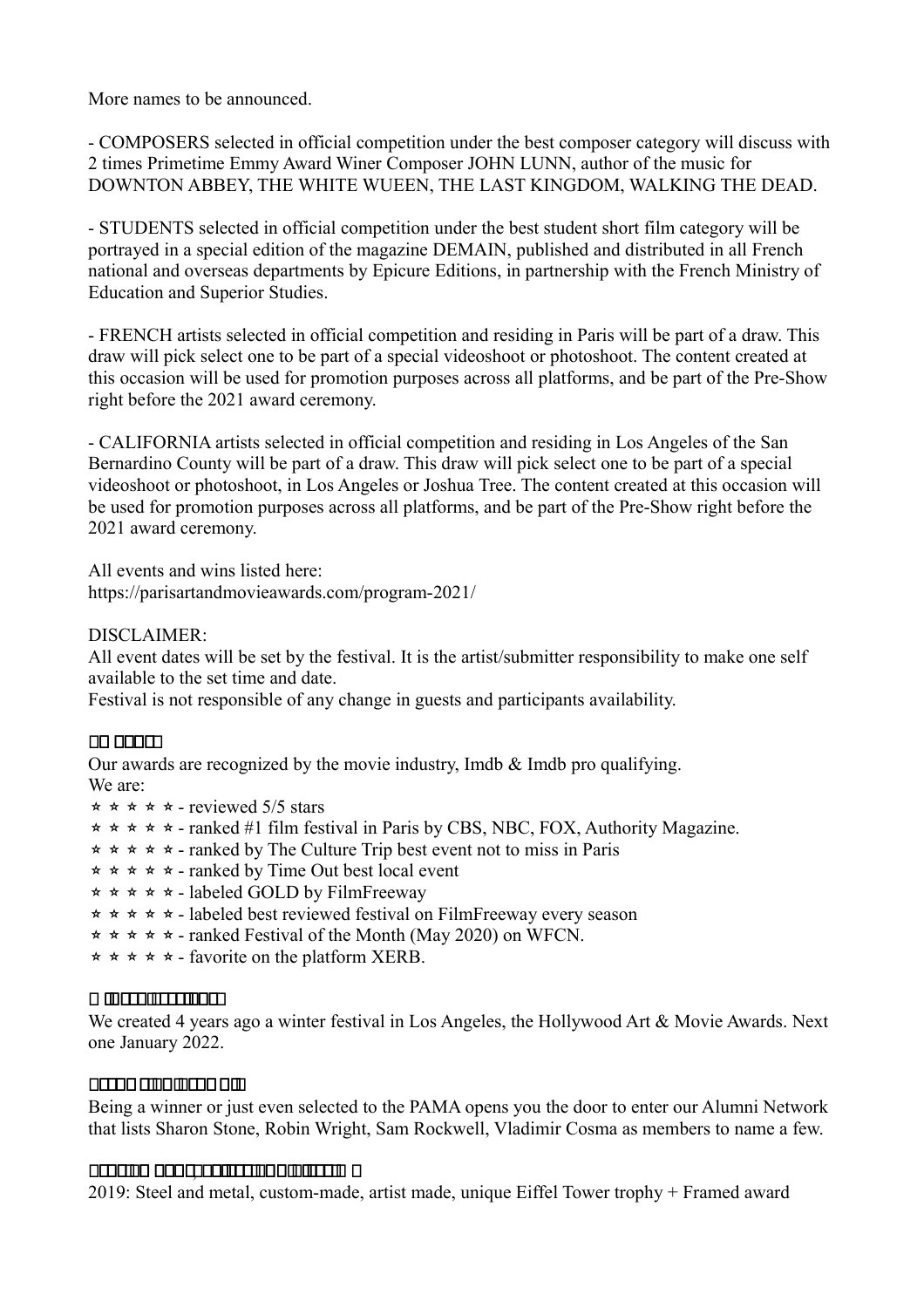certificates + numerous gifts

2018 : Cristal Plaque laser engraved with a Serge Gainsbourg portrait + Framed award certificates + numerous gifts

2017 : Cristal Plaques laser engraved with a Brigitte Bardot portrait + Framed Award Certificates signed by the 2017 Judges + Letter by the festival's director.

2016 : Bronze Tour Eiffel trophies + Cristal Plaques laser engraved with a Audrey Hepburn portrait. 2015 : Bronze Tour Eiffel Trophies.

2018 PRIZES (full list on our website):

- Final Draft Softwares
- Editing Softwares
- VFX Software
- Books

- DVDs & Blu-Ray of short film MEDIATION (nominated PAMA 2015), one copy signed by Freddy Rodriguez.

- Digital download of THE LOOT award winning Score at the PAMA 2017

2017 prizes :

Brigitte Bardot cristal plaque, framed award certificate All nominees won : one year submission to Book.fr Best Actress won : one year submission to Etoile Casting Best actor won : one year submission to Etoile Casting Best scriptwriter (feature) won : a Final Draft software Best scriptwriter (short) won : a Final Draft software

+++ Previous winners here : http://parisartandmovieawards.com/#awards

>>> IMPORTANT <<<

=> Your presence at the Award Ceremony is the core of the festival and the essence of your submission.

Covid Notice:

We are welcoming and recruiting many new sponsors in 2020 to give away digital gifts and prizes that can ship internationally.

+++ See the Award in pics : http://parisartandmovieawards.com/#awards +++ Also check our Facebook Gallery : https://www.facebook.com/thepama/photos\_stream? ref=page\_internal

## SELECTION PROCESS

1) submission

2) nomination, with laurel. You get featured on our website, and listed in the program and all the press documents.

3) Judges watch all the nominated films. Their vote is final.

4) screening in Paris

5) you walk on stage to claim your award. You make a speech.

6) you become a PAMA Alumni.

Rules & Terms

# DATES

Our listed dates are anticipated dates.

Dates may change depending on local health regulations in Paris, as well as venues availability and best dates for press promotion.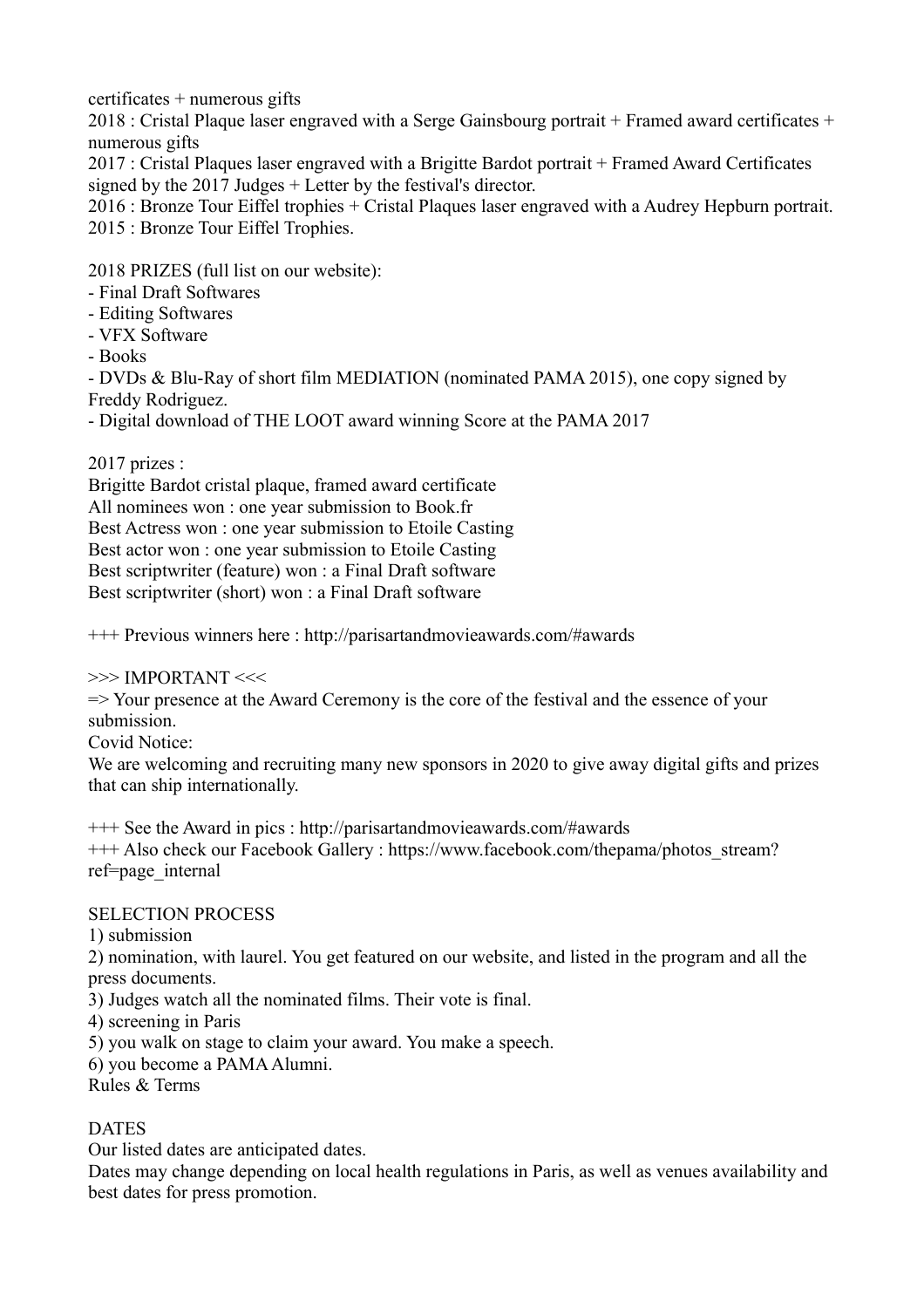Our 2022 edition may be in-person, mixed event, or fully digital depending on local regulations, anticipated venues availability, international travel possibilities, logistics and insurance concerns.

### SUBMISSION & SUBMISSION FEE

We accept all genres and nationalities and language for all international categories.

Work may be entered into more than one category and will be reviewed separately for each category entered. All entries entered into multiple categories will be eligible for recognition in each and will be judged accordingly.

You are allowed to have multiple entries and submit to multiple categories, with the same or different films. Each category requires its own fee.

Entries are non refundable.

Please check the recommended lengths.

We do not provide free submissions.

We do not provide free submissions to movies from Iran.

We sometimes offer discounts : follow us on Instagram and Facebook.

We do not review movie submissions sent directly to us by email, unless we requested it. We only accept online digital submissions via selected platforms.

Each entry and submission category must have its own submission fee.

Films or pieces submitted to the PAMA must be dated from 2 years maximum before the date of the festival.

If you submitted to the wrong category, contact us (there may be a fee).

If selected, you grant the PAMA the right to utilize any image, excerpt, titles, words you submitted to us, for promotion purposes.

The festival organizers may refuse any illegal, non-artistic, fake, false, incomplete entries.

Each student film submitted has to provide proof of studies. If you do not provide, your entry may not make it to selection and be set to incomplete or end up disqualified.

Animated short films (even student made) must submit to animated category.

Animated features (even student made) must submit to feature category.

A documentary (even student made) must submit to the documentary category,

Works in progress are not accepted.

#### **SPOTLIGHT**

This is an additionnal category. For consideration, you must submit to the category-ies of your choice and then ad the "Spotlight" category.

Submit to "Spotlight" and you will be considered for our regular live streams (monthly, then weekly all along 2021) destined to promote new submitters and Alumni members.

Being selected to "Spotlight" does not guarantee a selection at the festival, but guarantees your appearance during a live stream before the Festival starts.

If you submit only to the "Weekly Spotlight" category you will not be considered. You must submit to the category of your choice, and ad the "Spotlight" category.

When selected to SPOTLIGHT you'll receive a confirmation email with link and technical details. This is a live show: all instructions must be followed.

Late arrival on the day will have your appearance cancelled, publicly announced, not rescheduled, and your film submission will be disqualified. No refunds.

Submitting to SPOTLIGHT you agree to all the rules listed on this page, including waiving your rights, authorizing the festival and its affiliates and partners to use and broadcast the content created.

#### **OFFERS**

Special offers, discounts, invitations do not guarantee a selection.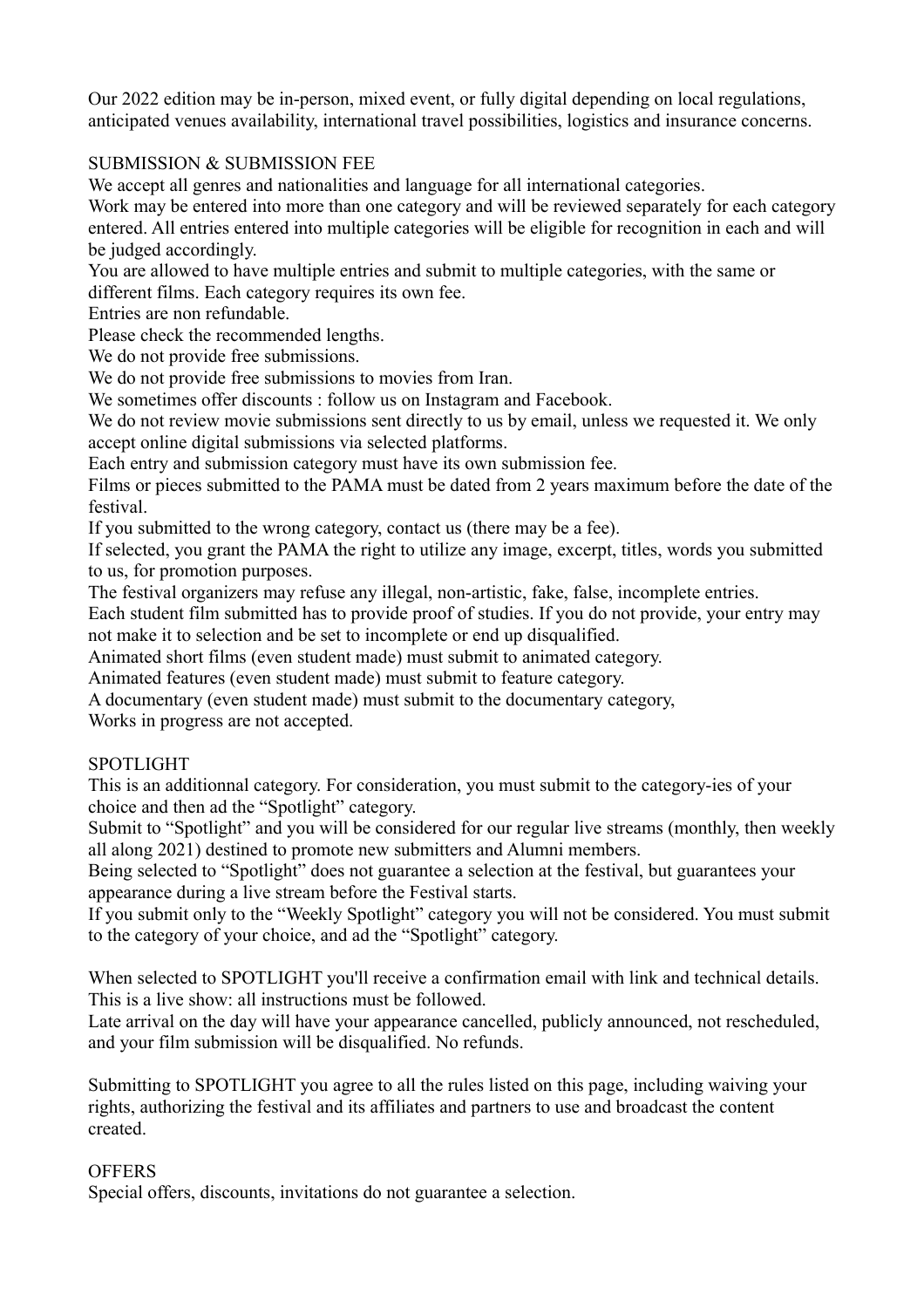The 50% discount code 50ACTORS is exclusive to the Best Actress and Best Actor categories. Any other use of this code will be considered fraud and result in an immediate disqualification with no refund.

### PRIZES

In the case of networking events accessible to submitters placing in the official selection: all event dates will be set by the festival. It is the artist/submitter responsibility to make one self available to the set time and date.

### MATERIAL

You FilmFreeway profile must include :

- your country

- a poster of your project (whether it is a film, a script, or any piece of work. You don't have one -> We can recommend a couple of designers).

- minimum 5 lines about your project (synopsis)

- a biography of the director or the artist.

- at least 2 pictures from the film with no watermarking.

- a trailer will be used. Your trailer must be on YouTube OR any other platform so we can embed it to our website and to our press releases. If you have no trailer: we can recommend several editors.

If an element goes missing: contact us.

Your FilmFreeway profile must NOT include

- the type of work next to the title of your film.

Examples : "ASTONISHING CLIFF EDGE -Music Video-" is wrong.

"THE LIFE OF JAMES I a short film by Benny Lugosi" is wrong.

"ASTONISHING CLIFF EDGE" and "THE LIFE OF JAMES" are correct.

The names, title, country and all elements you fill your FilmFreeway profile with will be used if you get selected to the festival. Fill your profile fully and careful.

ALL communications are sent to the email address you provide. The festival is not responsible for any lost communication whatsoever.

Your FilmFreeway profile must provide a direct access to your work (video, film, photo) at all times. If your film or video disappears from your profile, your submission may be set to incomplete or even disqualified, if the incident happens after the official selection.

#### SOCIAL

We strongly recommend you have a Facebook and/or Twitter and/or Instagram page for your project or film so we can fully promote you.

#### SCREENINGS

Screenings at movie theaters like the Grand Rex require a DCP. We offer very accessible DCP services via our Paris studio, ask us.

Screenings at other venues require a HD digital file, sent by WeTransfer, following these specifications : .mp4, H264. Films below 5 minutes : less than 500MO. Films 5 to 10 minutes : less than 1G. Films 10 to 30 minutes : less than 2G. Feature films : less than 5G. NO .mov will be used.

It is your responsibility to provide with the proper screening file, whether this demands a DCP or a special format. If you do not provide, you will be disqualified, regardless you have been nominated or not. Example : the movies CONTACT and AVE MARIANNE in 2018 were disqualified for not providing the files and DCPs.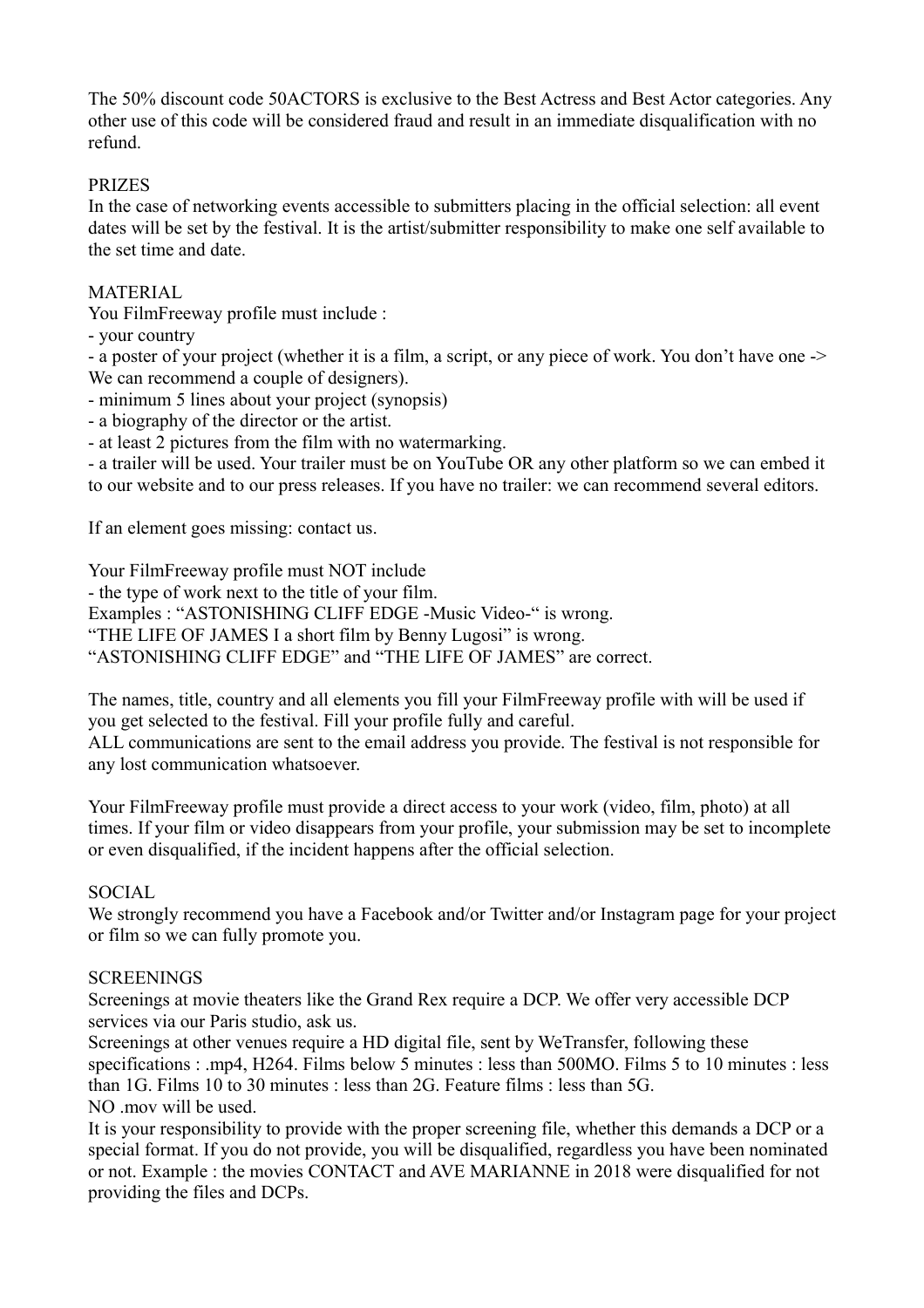French subtitles are mandatory for ANY screening film not french speaking that has dialogs by May 30. We may contact you in advance of that date if the selection committee of the festival feels you may provide the subtitles sooner. If you do not provide, your film may be selected, but will not screen, nor win.

### ALUMNI NETWORK

The festival management alone validates the past and present Alumni Members. For more on this, please check our website.

## DISQUALIFICATION & PLAGIARISM

Over the years, we dealt with some disqualification cases and some rare cases of plagiarism. If your film raises some concerns about illegal copy or plagiarism, the case will be discussed. You may face public announcement. If the management team feels so, the submission platform will be alerted.

Once the decision of the festival is made on a case, it is definitive. Our decisions are made and remain public.

## ATTENDANCE

If you are selected or win, you are expected to attend the festival and the Award Ceremony. If you cannot attend the ceremony, you must find someone in Paris to represent you and claim your award, on stage.

We do not ship trophies.

## ACCOMMODATION & TRANSPORTATION

The festival does NOT take care of travel nor accommodation expenses. We provide with a list of serious addresses.

## AWARD CEREMONY

Award winners are responsible for picking up (or a representative) trophies or covering the shipping costs if delivered.

## SELECTION & NOTIFICATION

We may announce the first nominees before the notification date. This does not mean the selection is complete, this means we may make a first wave of selection to facilitate attendance.

When you receive the first platform update as a selected submission, that means you are selected, and you get an Official Selection Laurel. The selection does not grant a screening in every case, please check our website.

We cannot give each submitter a personal answer regarding their selection.

The selected talents receive an email with a link to the laurel center and all information about the festival.

If you're not selected, your movie status will be updated on FilmFreeway, and the platform will send an automatic notification at due date.

## **SCRIPTS**

Accepted scripts are un-produced and produced, if your film is of 2017, 2018 or 2019. If your film is produced, you have to send us the script.

## SCORE & SOUNDTRACK

When you submit a score or a soundtrack, we judge the music, not the film, this is why we request music only.

You must then submit with a single .mp3 file within FilmFreeway. No other format is accepted. If your score or soundtrack includes more than one track, please have all the songs / tracks rendered